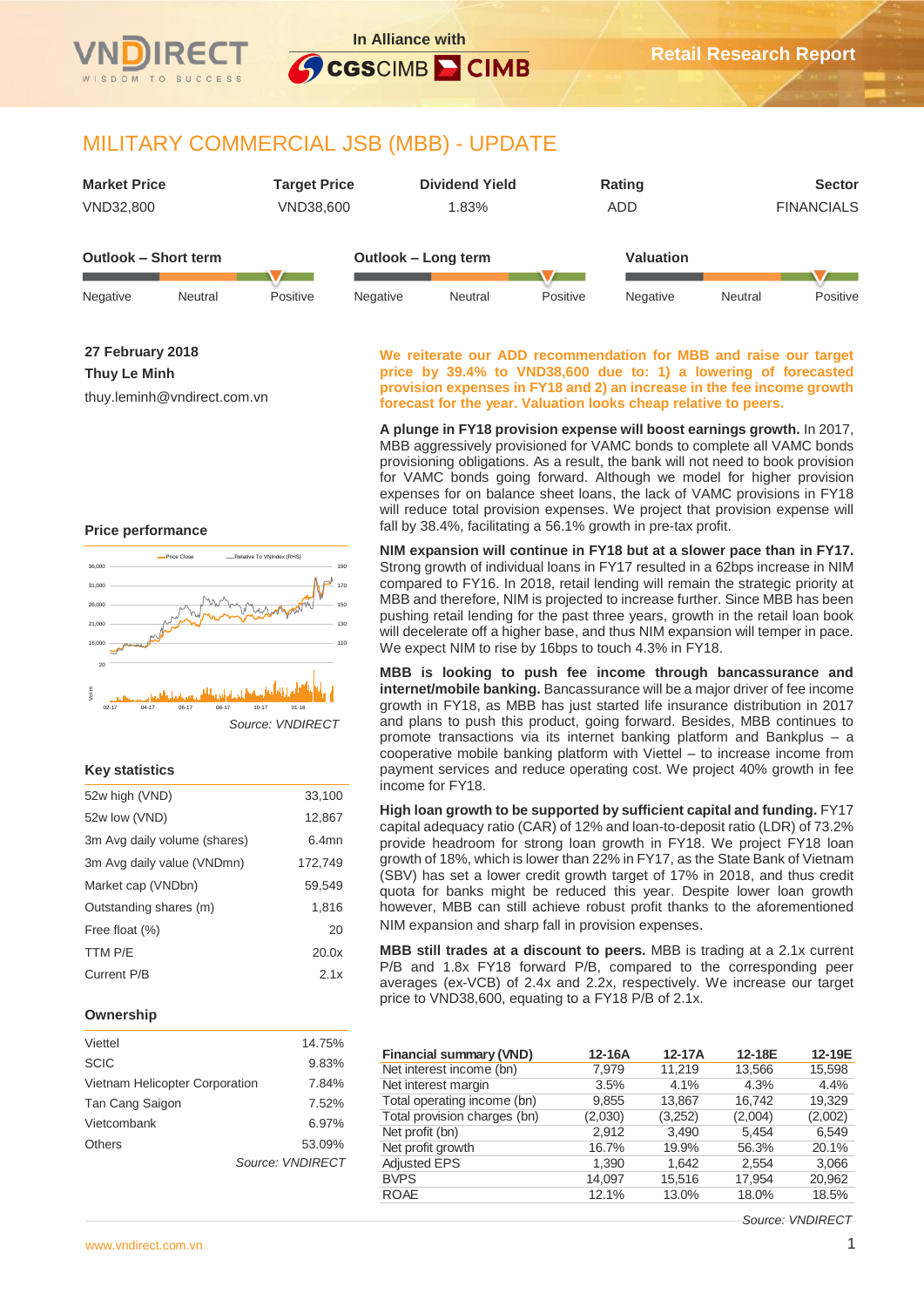



## **2017 RESULTS – STRONG INCOME GROWTH FACILITATED AGGRESSIVE PROVISIONING**

**FY17 bottom line fell below our forecasts despite the strong core growth, as there was a sharp rise in provision expenses and a higher cost to income ratio (CIR).** Strong growth was posted across major business segments: net interest income increased by 40.6% yoy, net fee income jumped by 65.6% yoy and other non-interest income grew by 27.1% yoy. Provision expenses surged by 60.2% yoy, as MBB looked to speed up bad debt clearing. CIR increased from 42.4% in FY16 to 43.3% in FY17 due to a 41.6% jump in salary expenses as the bank is expanding its headcount to support retail lending growth. FY17 pre-tax profit and net profit reached VND4,616bn and VND3,490bn, translating to 26.4% and 19.9% growth, respectively. MBB fulfilled 107% of its PBT target, but still fell 9% below our forecast due to higher provisioning expenses than we had anticipated.

**Rising NIM fueled net interest income growth.** The robust growth in MBB's retail individual loan book (+33.3% yoy) lifted blended asset yields by 47bps. Consequently, MBB's NIM rose from 3.5% in FY16 to 4.1% in FY17. Although FY17 loan growth (22.2% yoy) was lower than FY16 (24.2% yoy), and FY17 deposit growth (13% yoy) was higher than 7.3% yoy growth in FY16, NIM still increased due to rising asset yields.

**The bank's fee income growth was driven by income from payment services and the consolidation of the insurance business.** Net income from payment services increased by 51.4% yoy, while net income from insurance jumped 2.8 times versus FY16. Insurance income came from Military Insurance Company (MIC), which became a subsidiary of MBB in 4Q16 after MBB increased its stake in MIC from 49.8% to 69.6%. Therefore, income from MIC was consolidated into the bank's financial statements starting 4Q16. On a pro-forma basis (assuming consolidation of MIC results for the entire year of 2016), net fee income growth was still healthy at 18.4% yoy.

**The surge in provision expenses was due to higher VAMC provisioning and due to a bid to accelerate write-offs.** General provisions booked in FY17 were nearly equal to FY16, but specific provisions booked were more than double the amount of FY16, as MBB wrote-off more bad debt. Due to the large amount of write-offs, the NPL ratio fell from 1.3% in FY16-end to 1.2% in FY17-end. We estimate that MBB booked VND1,600bn worth of provisions for VAMC bonds in 2017, compared with VND1,000bn in 2016, as the bank sped up bad debt clearing. By the end of 2017, MBB had fully provisioned for VAMC bonds, one year earlier than the plan set in its 2017 AGM. MBB is the third bank in the system to have fully provisioned for VAMC bonds. Although provision expenses increased sharply, we view this as a positive for MBB since the bank has now completed the current provisioning cycle.

**Figure 1: FY17 business results and performance metrics (VND bn)**

| 2016     | 2017     | YoY<br>growth               |
|----------|----------|-----------------------------|
|          |          | 40.6%                       |
| 1.876    | 2.648    | 41.1%                       |
| 5,681    | 7.868    | 38.5%                       |
| $-2.030$ | $-3,252$ | 60.2%                       |
| 3.651    | 4.616    | 26.4%                       |
| 2,912    | 3.490    | 19.9%                       |
|          |          |                             |
| 7.3%     | 13.0%    |                             |
| 1.3%     | 1.2%     |                             |
| $3.5\%$  | 4.1%     |                             |
|          |          | 7,979 11,219<br>24.2% 22.2% |

Source: VNDIRECT, Company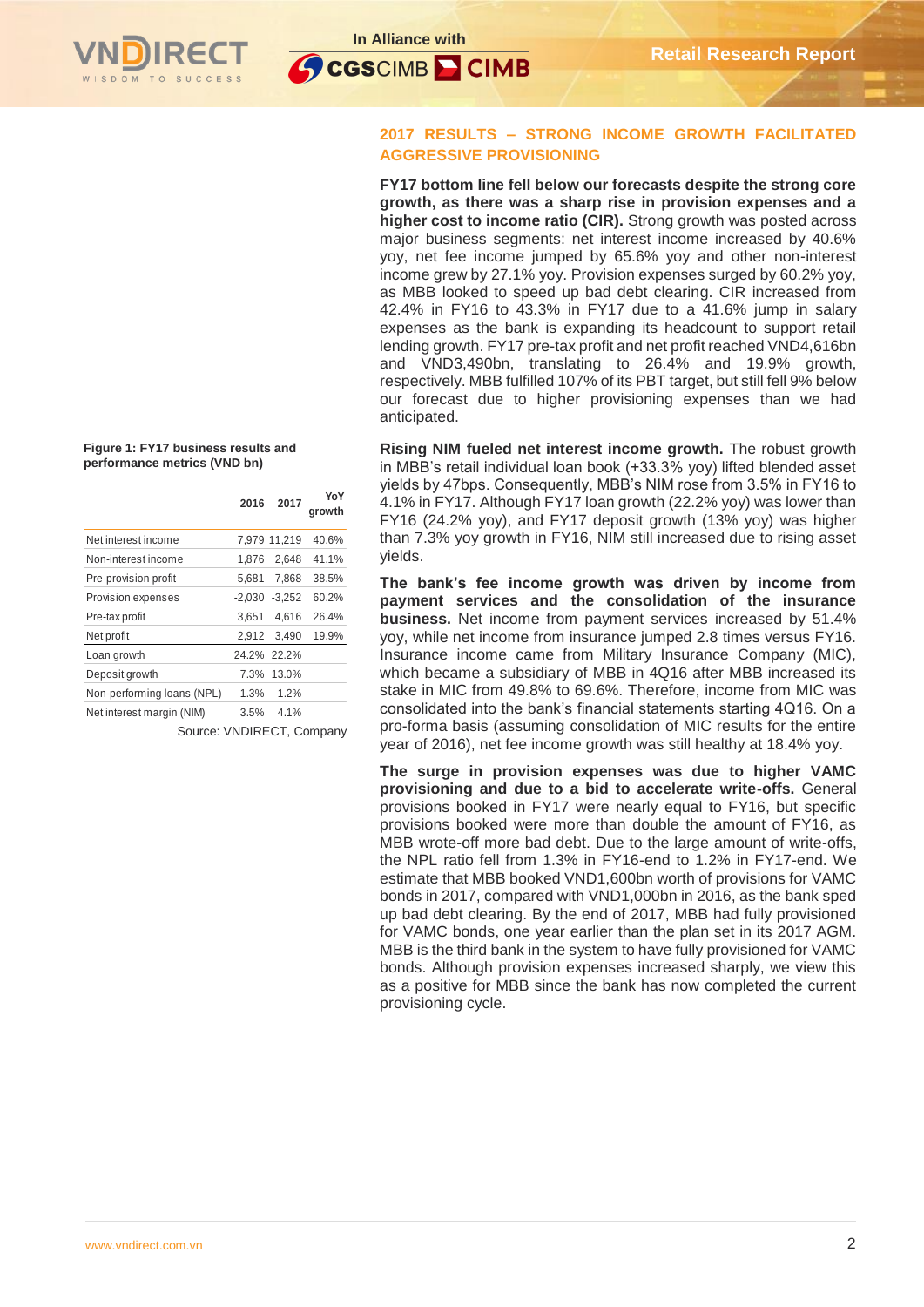**In Alliance with**



**SCGSCIMB CIMB** 



**Figure 2: MBB has good asset quality with low NPL and high LLR**

Source: VNDIRECT, Company

## **2018 FORECAST – IMPRESSIVE EARNINGS GROWTH EXPECTED DUE TO SHARP FALL IN PROVISION EXPENSES**

**Loan growth will be in line with sector credit growth.** We forecast loan growth of 18% in FY18, down from 22% in FY17. SBV has started to tighten credit growth with a credit growth target of 17% for 2018 after two years of 18%-plus growth. As a result, the credit growth quota for each bank might be reduced compared to 2017. We project 13% growth in customer deposits in FY18, same as that in FY17, enabling the bank to maintain a healthy LDR level.

**CIR will increase due to retail lending expansion.** In order to expand its retail lending business, MBB plans to open 10 new branches in 2018. In addition, we expect a continued expansion of its sales force to boost overall headcounts. We revise up our CIR assumption for FY18 to 45% from 42%, previously.

**Provision expense is projected to fall by 38.4% despite higher provisioning for on-balance sheet loans.** As MBB fully provisioned for VAMC bonds in FY17, there will be zero VAMC provision expenses in FY18 while we forecast a higher provision expense for on-balance sheet loans. As a result, the loan-loss-coverage ratio (LLR) is projected to improve from 97.3% in FY17 to 122.3% in FY18. However, FY17 provision expense for VAMC bonds accounted for circa 50% of total provision expense, and therefore the absence of VAMC provisions in FY18 will result in a sharp fall in total provision expense.

**Stable pre-provision profit growth and lower provision expense will drive 56% earnings growth**. FY18 pre-provision profit is forecasted to grow 17%, but a 38% decrease in provision expenses will lead to robust profit growth. FY18 pre-tax profit and net profit are forecasted to grow by 56.1% and 56.3%, respectively.

## **VALUATION**

We use a residual income and target P/B multiple-based approach to value MBB with a weighting of 70% and 30%, respectively. Residual income approach is based on the forecasted earnings and growth of MBB, and factors in the bank's current capital buffer and its business strategy. On the other hand, P/B multiples approach allows us to value MBB relative to other banks and factors in the market sentiment on the banking sector as a whole. However, each bank has distinctly different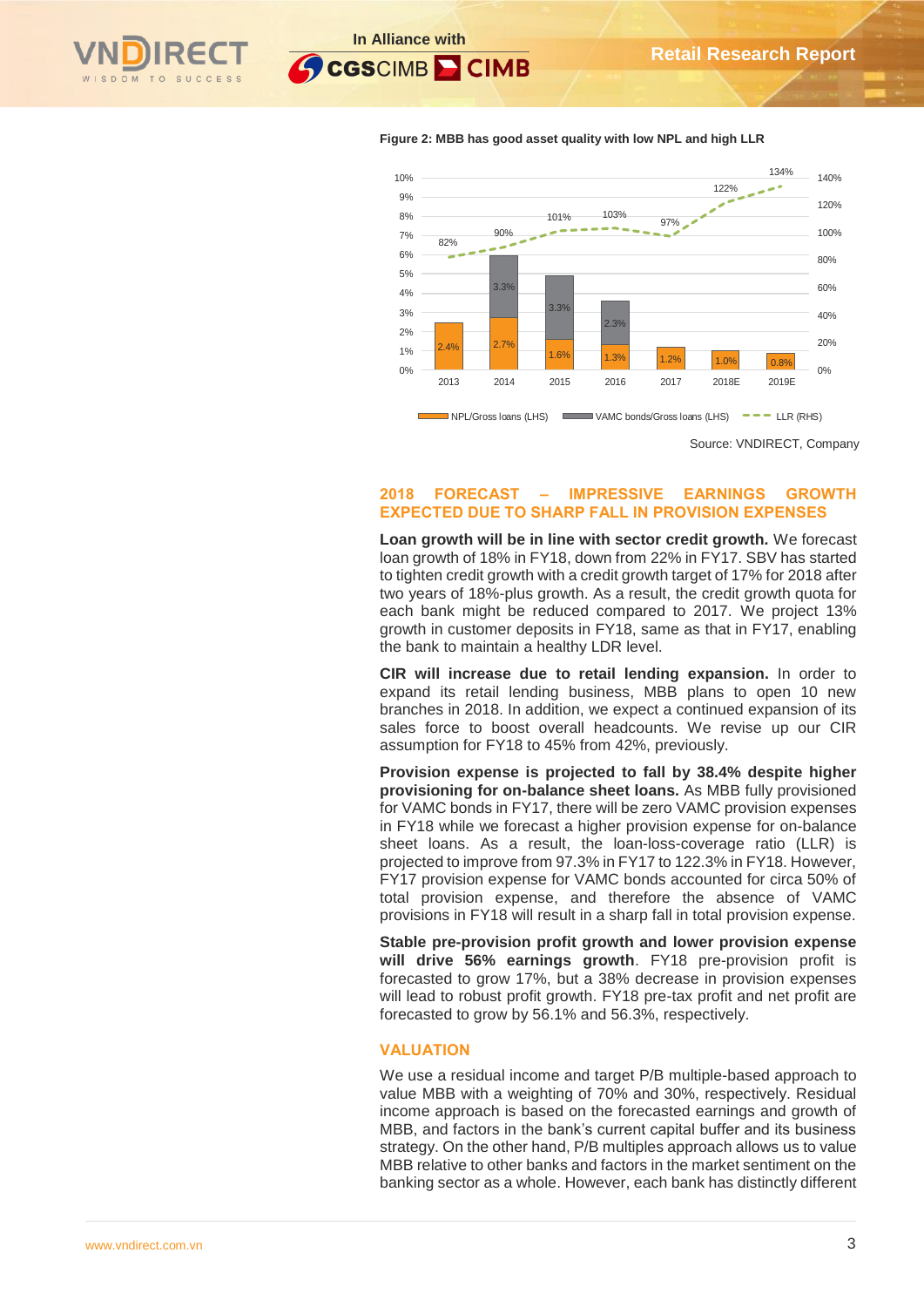

fundamentals and earnings prospects and, therefore, we only give a 30% weighting to this relative valuation approach.

#### **Figure 3: Valuation**

| Approach                 | Weight | <b>Fair value</b> | Contribution |
|--------------------------|--------|-------------------|--------------|
| Residual income          | 70%    | 38.990            | 27.293       |
| $P/B$ multiple (at 2.1x) | 30%    | 37.704            | 11.311       |
| Target price             |        |                   | 38,604       |

Source: VNDIRECT

MBB has been re-rated but still trades at discount to peers. We think that MBB deserves higher valuation given high ROE, good asset quality and healthy capital buffer. FY17 ROE was 13%, slightly lower than the peer average of 13.5% but FY18 ROE is forecasted to reach 18% due to robust profit growth. For the P/B multiples approach, we use a target P/B of 2.1x on forecasted 2018 year-end book value per share. Combining the P/B multiple approach and residual income approach, we get a target price of VND38,600. At our target price, FY18's forward P/B works out to 2.1x.

#### **Figure 4: Bank multiples comparison**

| <b>Banks</b>    | Market cap<br>(VND bn) | <b>FY17 ROE %</b> | <b>FY17 ROA %</b> | <b>FY17 P/B</b> | <b>FY17 P/E</b> | FY18E P/B        | FY18E P/E |
|-----------------|------------------------|-------------------|-------------------|-----------------|-----------------|------------------|-----------|
| <b>VCB</b>      | 263,357                | 17.8%             | 1.0%              | 4.9             | 29.0            | 4.0              | 27.8      |
| <b>BID</b>      | 130,424                | 15.2%             | 0.6%              | 2.8             | 18.9            | 2.5              | 21.3      |
| <b>CTG</b>      | 119,521                | 12.0%             | 0.7%              | 1.9             | 16.1            | 1.7              | 17.1      |
| <b>ACB</b>      | 45,746                 | 14.1%             | 0.8%              | 3.0             | 25.5            | 2.3              | 11.9      |
| <b>VIB</b>      | 16,289                 | 12.8%             | 1.0%              | 2.0             | 15.4            | 2.2              | 24.0      |
| Average         | 115,067                | 14.4%             | 0.8%              | 2.9             | 21.0            | 2.5              | 20.4      |
| A verage-ex VCB | 77,995                 | 13.5%             | 0.8%              | 2.4             | 19.0            | $2.2\phantom{0}$ | 18.6      |
| <b>MBB</b>      | 59,549                 | 13.0%             | 1.2%              | 2.1             | 20.0            | 1.8              | 12.8      |

Source: VNDIRECT, Bloomberg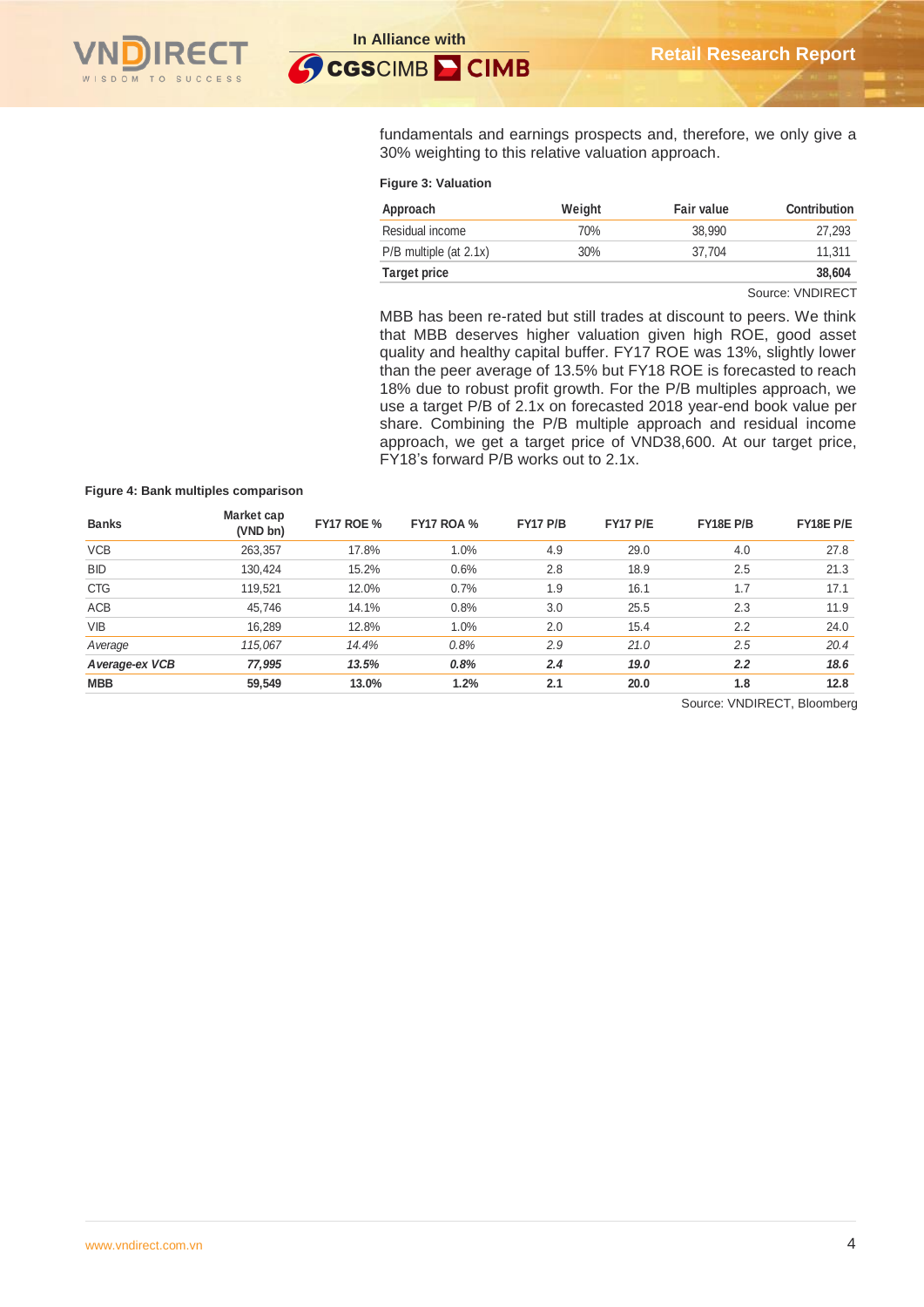# **In Alliance with GCGSCIMB CIMB**



**Valuation**



#### **Income statement**

| (VNDbn)                        | $12-17A$ | 12-18E  | 12-19E   |
|--------------------------------|----------|---------|----------|
| Net interest income            | 11,219   | 13,566  | 15,598   |
| Non interest income            | 2,648    | 3,176   | 3.731    |
| <b>Total operating income</b>  | 13,867   | 16,742  | 19,329   |
| Total operating costs          | (5,999)  | (7,534) | (8,698)  |
| Pre-provision operating profit | 7,868    | 9,208   | 10,631   |
| <b>Total provision charges</b> | (3, 252) | (2,004) | (2,002)  |
| Income from associates & JVs   |          |         |          |
| Net other income               |          |         |          |
| Pre-tax profit                 | 4,616    | 7,204   | 8,629    |
| Taxation                       | (1, 125) | (1,756) | (2, 104) |
| <b>Profit after tax</b>        | 3,490    | 5,448   | 6,525    |
| Minority interests             | $\Omega$ | 6       | 24       |
| Net profit                     | 3,490    | 5,454   | 6,549    |
|                                |          |         |          |

#### **Balance sheet**

| (VNDbn)                                | 12-17A   | 12-18E  | 12-19E  |
|----------------------------------------|----------|---------|---------|
| Gross loans to customers               | 184,188  | 217,342 | 256,464 |
| Loans to banks                         |          |         |         |
| <b>Total gross loans</b>               | 184,188  | 217,342 | 256,464 |
| Securities - total                     | 53,841   | 54,380  | 56,555  |
| Other interest earning assets          | 60,303   | 60,906  | 63,342  |
| <b>Total gross IEAs</b>                | 298,332  | 332,628 | 376,361 |
| <b>Total provisions</b>                | (2, 486) | (3,005) | (3,277) |
| Net loans to customers                 | 182,062  | 214,700 | 253,564 |
| <b>Total net IEAs</b>                  | 295,847  | 329,622 | 373,083 |
| Cash and deposits                      | 1,842    | 1,971   | 2,109   |
| <b>Total investments</b>               | 1,077    | 1,153   | 1,233   |
| Other assets                           | 15,112   | 16,170  | 17,301  |
| <b>Total non-IEAs</b>                  | 18,031   | 19,293  | 20,644  |
| <b>Total assets</b>                    | 313,878  | 348,916 | 393,727 |
| <b>Customer deposits</b>               | 220,176  | 248,799 | 288,607 |
| Cds outstanding                        | 6,022    | 6,022   | 6,022   |
| Customer interest-bearing liabilities  | 226,198  | 254,821 | 294,629 |
| <b>Bank deposits</b>                   | 1,848    | 1,848   | 1,848   |
| <b>Broad deposits</b>                  | 228,046  | 256,669 | 296,477 |
| Other interest-bearing liabilities     | 46,398   | 46,428  | 46,461  |
| <b>Total IBLs</b>                      | 274,444  | 303,097 | 342,937 |
| Deferred tax liability                 |          |         |         |
| Other non-interest bearing liabilities | 9,832    | 11,791  | 11,302  |
| <b>Total non-IBLs</b>                  | 9,832    | 11,791  | 11,302  |
| <b>Total liabilities</b>               | 284,277  | 314,888 | 354,240 |
| Share capital                          | 18,155   | 18,155  | 18,155  |
| Additional paid-in capital             | 0        | 0       | 0       |
| <b>Treasury shares</b>                 |          |         |         |
| Retained earnings reserve              | 5,977    | 10,404  | 15,864  |
| Other reserves                         | 4,037    | 4,037   | 4,037   |
| Shareholders' equity                   | 28,170   | 32,596  | 38,056  |
| Minority interests                     | 1,431    | 1,431   | 1,431   |
| <b>Total equity</b>                    | 29,601   | 34,028  | 39,487  |
| <b>Total liabilities &amp; equity</b>  | 313,878  | 348,916 | 393,727 |



|                                       | 12-17A | 12-18E | 12-19E |
|---------------------------------------|--------|--------|--------|
| Growth rate (yoy)                     |        |        |        |
| Cust deposit growth                   | 13.0%  | 13.0%  | 16.0%  |
| Gross cust loan growth                | 22.2%  | 18.0%  | 18.0%  |
| Net interest income growth            | 40.6%  | 20.9%  | 15.0%  |
| Pre provision operating profit growth | 38.5%  | 17.0%  | 15.5%  |
| Net profit growth                     | 19.9%  | 56.3%  | 20.1%  |
| Growth in IEAs                        | 23.3%  | 11.4%  | 13.2%  |
| Share value                           |        |        |        |
| Basic EPS (VND)                       | 1,932  | 3.004  | 3,607  |
| BVPS (VND)                            | 15,516 | 17,954 | 20,962 |
| DPS (VND)                             | 600    | 600    | 600    |
| EPS growth                            | 18.2%  | 55.5%  | 20.1%  |
|                                       |        |        |        |

## **Key ratios**

|                                   | 12-17A     | 12-18E     | 12-19E     |
|-----------------------------------|------------|------------|------------|
| Net interest margin               | 4.1%       | 4.3%       | 4.4%       |
| Cost-income ratio                 | $(43.3\%)$ | $(45.0\%)$ | $(45.0\%)$ |
| Reported NPLs / gross cust loans  | 1.2%       | 1.0%       | 0.8%       |
| Reported NPLs / net cust loans    | 1.2%       | 1.0%       | 0.9%       |
| GP charge / average cust loans    | 1.9%       | 1.0%       | 0.8%       |
| <b>Total CAR</b>                  | 12.0%      | 12.2%      | 12.3%      |
| Loan deposit ratio                | 81.4%      | 85.3%      | 87.0%      |
| <b>Margins and spreads</b>        |            |            |            |
| Return on IEAs                    | 7.3%       | 7.5%       | 7.7%       |
| Cost of funds                     | 3.5%       | 3.5%       | 3.6%       |
| Interest return on average assets | 3.9%       | 4.1%       | 4.2%       |
| ROAE                              | 13.0%      | 18.0%      | 18.5%      |

*Source: VNDIRECT*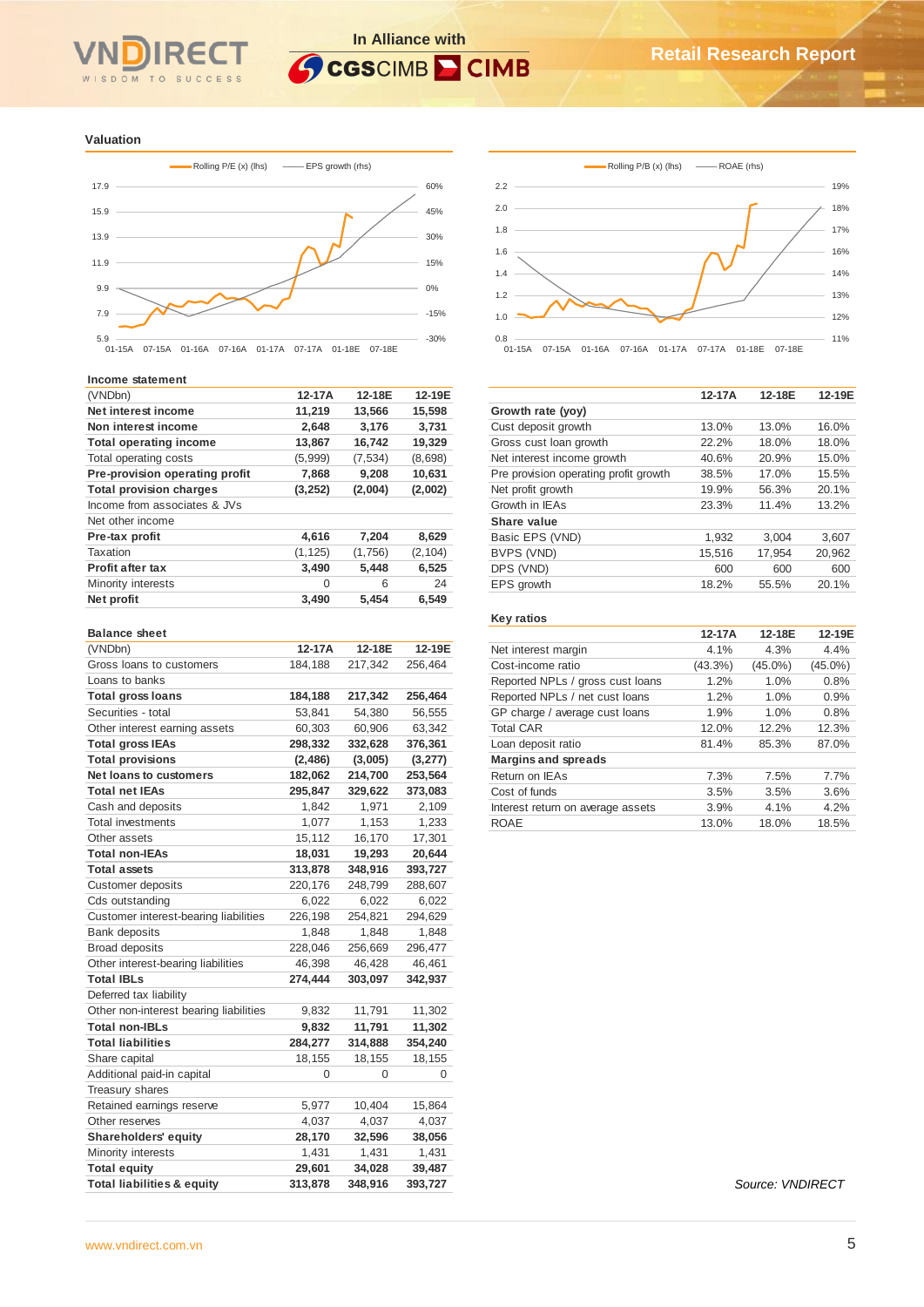

CGSCIMB CIMB

## **DISCLAIMER**

The content of this report (including the views and opinions expressed therein, and the information comprised therein) has been prepared by and belongs to VNDIRECT Securities Corporation, and is distributed by CGS-CIMB or CIMB Investment Bank Berhad ("CIMB"), as the case may be, pursuant to an arrangement between VNDIRECT Securities Corporation and CGS-CIMB. VNDIRECT Securities Corporation is not an affiliate of CGS-CIMB or CIMB.

This report is not directed to, or intended for distribution to or use by, any person or entity who is a citizen or resident of or located in any locality, state, country or other jurisdiction where such distribution, publication, availability or use would be contrary to law or regulation.

By accepting this report, the recipient hereof represents and warrants that he is entitled to receive such report in accordance with the restrictions set forth below and agrees to be bound by the limitations contained herein (including the "Restrictions on Distributions" set out below). Any failure to comply with these limitations may constitute a violation of law. This publication is being supplied to you strictly on the basis that it will remain confidential. No part of this report may be (i) copied, photocopied, duplicated, stored or reproduced in any form by any means or (ii) redistributed or passed on, directly or indirectly, to any other person in whole or in part, for any purpose without the prior written consent of CGS-CIMB or CIMB, as the case may be.

The information contained in this research report is prepared from data believed to be correct and reliable at the time of issue of this report. VNDIRECT Securities Corporation may or may not issue regular reports on the subject matter of this report at any frequency and may cease to do so or change the periodicity of reports at any time. None of VNDIRECT Securities Corporation, CGS-CIMB or CIMB is under any obligation to update this report in the event of a material change to the information contained in this report. None of VNDIRECT Securities Corporation, CGS-CIMB or CIMB has any and will accept any, obligation to (i) check or ensure that the contents of this report remain current, reliable or relevant, (ii) ensure that the content of this report constitutes all the information a prospective investor may require, (iii) ensure the adequacy, accuracy, completeness, reliability or fairness of any views, opinions and information, and accordingly, VNDIRECT Securities Corporation, CGS-CIMB and CIMB and their respective affiliates and related persons including China Galaxy International Financial Holdings Limited ("CGIFHL") and CIMB Group Sdn. Bhd. ("CIMBG") and their respective related corporations (and their respective directors, associates, connected persons and/or employees) shall not be liable in any manner whatsoever for any consequences (including but not limited to any direct, indirect or consequential losses, loss of profits and damages) of any reliance thereon or usage thereof. In particular, VNDIRECT Securities Corporation, CGS-CIMB and CIMB disclaim all responsibility and liability for the views and opinions set out in this report.

Unless otherwise specified, this report is based upon reasonable sources. Such sources will, unless otherwise specified, for market data, be market data and prices available from the main stock exchange or market where the relevant security is listed, or, where appropriate, any other market. Information on the accounts and business of company(ies) will generally be based on published statements of the company(ies), information disseminated by regulatory information services, other publicly available information and information resulting from our research. Whilst every effort is made to ensure that statements of facts made in this report are accurate, all estimates, projections, forecasts, expressions of opinion and other subjective judgments contained in this report are based on assumptions considered to be reasonable as of the date of the document in which they are contained and must not be construed as a representation that the matters referred to therein will occur. Past performance is not a reliable indicator of future performance. The value of investments may go down as well as up and those investing may, depending on the investments in question, lose more than the initial investment. No report shall constitute an offer or an invitation by or on behalf of CGS-CIMB, CIMB, or VNDIRECT Securities Corporation, or their respective affiliates (including CGIFHL, CIMBG and their respective related corporations) to any person to buy or sell any investments.

CGS-CIMB, CIMB and/or VNDIRECT Securities Corporation and/or their respective affiliates and related corporations (including CGIFHL, CIMBG and their respective related corporations), their respective directors, associates, connected parties and/or employees may own or have positions in securities of the company(ies) covered in this research report or any securities related thereto and may from time to time add to or dispose of, or may be materially interested in, any such securities. Further, CGS-CIMB, CIMB and/or VNDIRECT Securities Corporation, and/or their respective affiliates and their respective related corporations (including CGIFHL, CIMBG and their respective related corporations) do and seek to do business with the company(ies) covered in this research report and may from time to time act as market maker or have assumed an underwriting commitment in securities of such company(ies), may sell them to or buy them from customers on a principal basis and may also perform or seek to perform significant investment banking, advisory, underwriting or placement services for or relating to such company(ies) as well as solicit such investment, advisory or other services from any entity mentioned in this report.

CGS-CIMB, CIMB and/or VNDIRECT Securities Corporation and/or their respective affiliates (including CGIFHL, CIMBG and their respective related corporations) may enter into an agreement with the company(ies) covered in this report relating to the production of research reports. CGS-CIMB, CIMB and/or VNDIRECT Securities Corporation may disclose the contents of this report to the company(ies) covered by it and may have amended the contents of this report following such disclosure.

The analyst responsible for the production of this report hereby certifies that the views expressed herein accurately and exclusively reflect his or her personal views and opinions about any and all of the issuers or securities analysed in this report and were prepared independently and autonomously. No part of the compensation of the analyst(s) was, is, or will be directly or indirectly related to the inclusion of specific recommendations(s) or view(s) in this report. The analyst(s) who prepared this research report is prohibited from receiving any compensation, incentive or bonus based on specific investment banking transactions or for providing a specific recommendation for, or view of, a particular company. Information barriers and other arrangements may be established where necessary to prevent conflicts of interests arising. However, the analyst(s) may receive compensation that is based on his/their coverage of company(ies) in the performance of his/their duties or the performance of his/their recommendations and the research personnel involved in the preparation of this report may also participate in the solicitation of the businesses as described above. In reviewing this research report, an investor should be aware that any or all of the foregoing, among other things, may give rise to real or potential conflicts of interest. Additional information is, subject to the duties of confidentiality,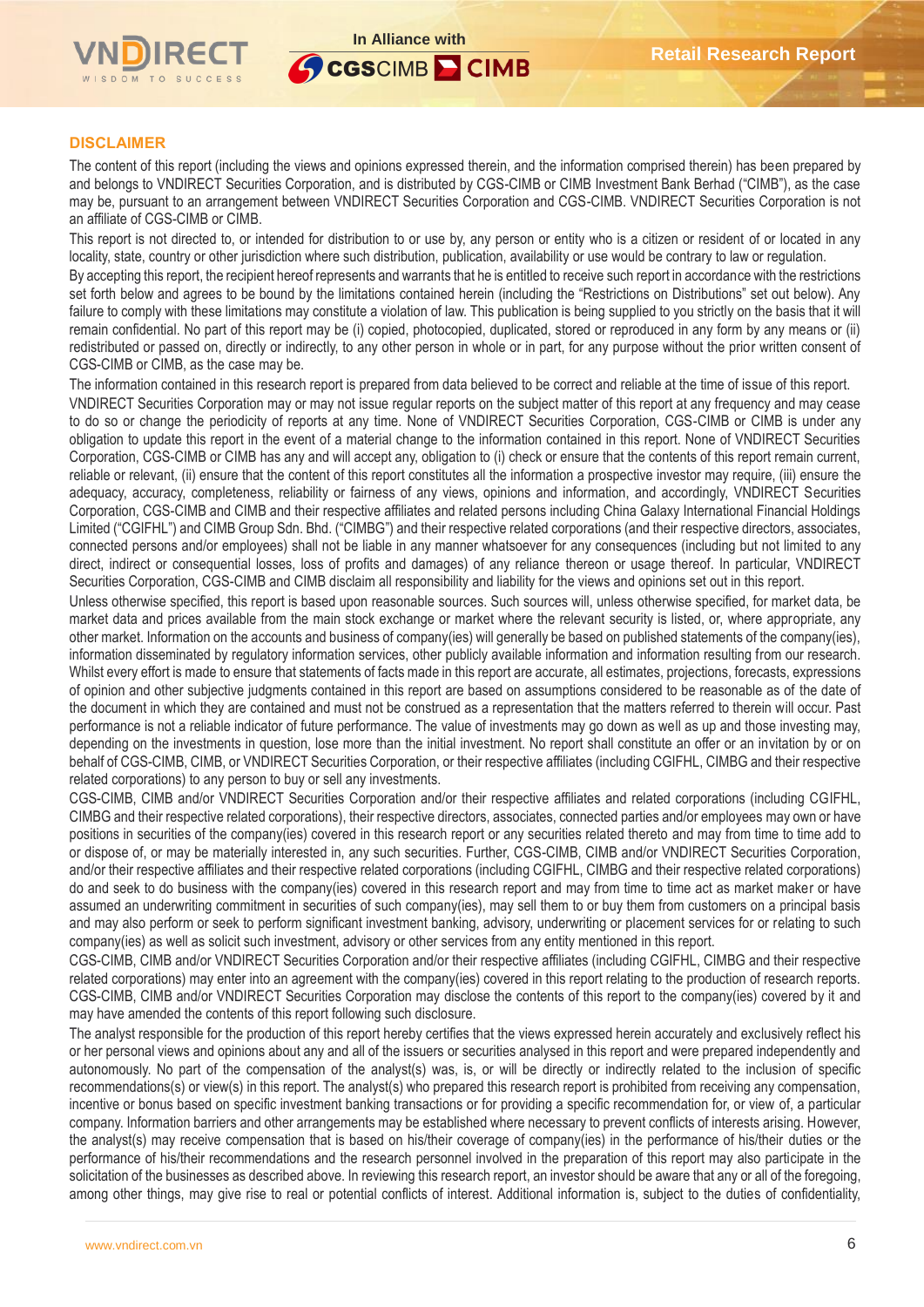

## available on request.

The term "VNDIRECT Securities Corporation" shall, unless the context otherwise requires, mean VNDIRECT Securities Corporation and its affiliates, subsidiaries and related companies. The term "CGS-CIMB" shall denote, where appropriate, the relevant entity distributing or disseminating the report in the particular jurisdiction referenced below, or, in every other case except as otherwise stated herein, CIMB Securities International Pte. Ltd. and its affiliates, subsidiaries and related corporations.

## **CGS-CIMB**

| Country     | <b>CGS-CIMB Entity</b>                             | <b>Regulated by</b>                                             |
|-------------|----------------------------------------------------|-----------------------------------------------------------------|
| Hong Kong   | <b>CGS-CIMB Securities Limited</b>                 | Securities and Futures Commission Hong Kong                     |
| India       | <b>CGS-CIMB Securities (India) Private Limited</b> | Securities and Exchange Board of India (SEBI)                   |
| Indonesia   | PT CGS-CIMB Sekuritas Indonesia                    | Financial Services Authority of Indonesia                       |
| Singapore   | CGS-CIMB Research Pte. Ltd.                        | Monetary Authority of Singapore                                 |
| South Korea | CGS-CIMB Securities Limited, Korea Branch          | Financial Services Commission and Financial Supervisory Service |
| Thailand    | CGS-CIMB Securities (Thailand) Co. Ltd.            | Securities and Exchange Commission Thailand                     |

#### **CIMB**

| Jountr∵  | CIMB<br>$\overline{1}$<br>ntit    | b٧<br>----<br>. .                      |
|----------|-----------------------------------|----------------------------------------|
| Malaysia | CIMB<br>Berhad<br>Investment Bank | Commission "<br>Malavsia<br>Securities |

(i) As of 27 February 2018 VNDIRECT Securities Corporation has a proprietary position in the securities (which may include but not limited to shares, warrants, call warrants and/or any other derivatives) in the following company or companies covered or recommended in this report: (a) -

(ii) As of 27 February 2018, the analyst(s) who prepared this report, and the associate(s), has / have an interest in the securities (which may include but not limited to shares, warrants, call warrants and/or any other derivatives) in the following company or companies covered or recommended in this report:

(a) - Military Commercial JSB (MBB)

This report does not purport to contain all the information that a prospective investor may require. CGS-CIMB, and VNDIRECT Securities Corporation and their respective affiliates (including CGIFHL, CIMBG and their related corporations) do not make any guarantee, representation or warranty, express or implied, as to the adequacy, accuracy, completeness, reliability or fairness of any such information and opinion contained in this report. None of CGS-CIMB, CIMB and VNDIRECT Securities Corporation and their respective affiliates nor their related persons (including CGIFHL, CIMBG and their related corporations) shall be liable in any manner whatsoever for any consequences (including but not limited to any direct, indirect or consequential losses, loss of profits and damages) of any reliance thereon or usage thereof. This report is general in nature and has been prepared for information purposes only. It is intended for circulation amongst CGS-CIMB's, CIMB's and their respective affiliates' (including CGIFHL's, CIMBG's and their respective related corporations') clients generally and does not have regard to the specific investment objectives, financial situation and the particular needs of any specific person who may receive this report. The information and opinions in this report are not and should not be construed or considered as an offer, recommendation or solicitation to buy or sell the subject securities, related investments or other financial instruments or any derivative instrument, or any rights pertaining thereto.

Investors are advised to make their own independent evaluation of the information contained in this research report, consider their own individual investment objectives, financial situation and particular needs and consult their own professional and financial advisers as to the legal, business, financial, tax and other aspects before participating in any transaction in respect of the securities of company(ies) covered in this research report. The securities of such company(ies) may not be eligible for sale in all jurisdictions or to all categories of investors.

**Australia:** Despite anything in this report to the contrary, this research is provided in Australia by CIMB Securities (Singapore) Pte. Ltd. and CIMB Securities Limited. This research is only available in Australia to persons who are "wholesale clients" (within the meaning of the Corporations Act 2001 (Cth) and is supplied solely for the use of such wholesale clients and shall not be distributed or passed on to any other person. You represent and warrant that if you are in Australia, you are a "wholesale client". This research is of a general nature only and has been prepared without taking into account the objectives, financial situation or needs of the individual recipient. CIMB Securities (Singapore) Pte. Ltd. and CIMB Securities Limited do not hold, and are not required to hold an Australian financial services license. CIMB Securities (Singapore) Pte. Ltd. and CIMB Securities Limited rely on "passporting" exemptions for entities appropriately licensed by the Monetary Authority of Singapore (under ASIC Class Order 03/1102) and the Securities and Futures Commission in Hong Kong (under ASIC Class Order 03/1103).

**Canada:** This research report has not been prepared in accordance with the disclosure requirements of Dealer Member Rule 3400 – Research Restrictions and Disclosure Requirements of the Investment Industry Regulatory Organization of Canada. For any research report distributed by CIBC, further disclosures related to CIBC conflicts of interest can be found at https://researchcentral.cibcwm.com.

**China:** For the purpose of this report, the People's Republic of China ("PRC") does not include the Hong Kong Special Administrative Region, the Macau Special Administrative Region or Taiwan. The distributor of this report has not been approved or licensed by the China Securities Regulatory Commission or any other relevant regulatory authority or governmental agency in the PRC. This report contains only marketing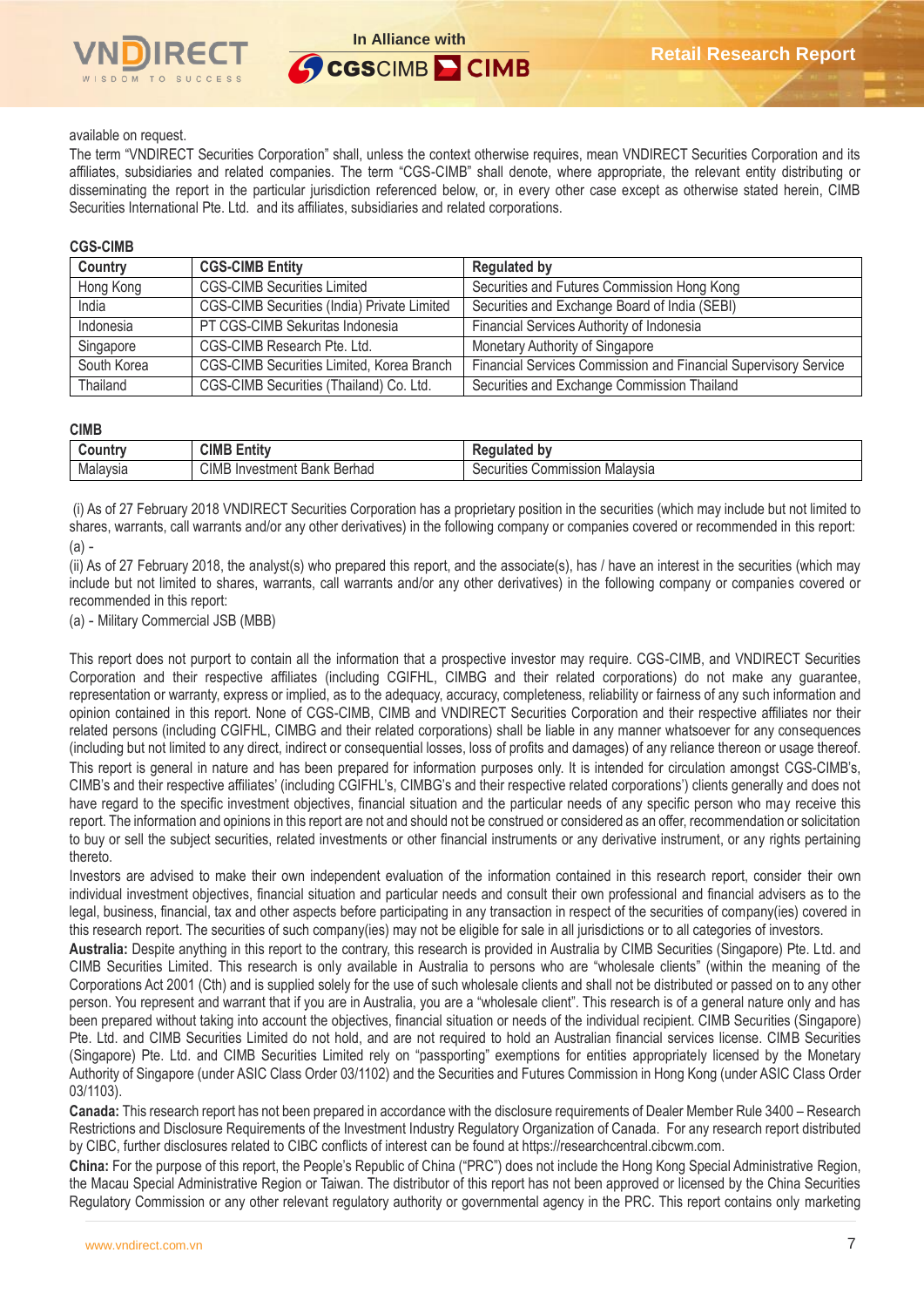

information. The distribution of this report is not an offer to buy or sell to any person within or outside PRC or a solicitation to any person within or outside of PRC to buy or sell any instruments described herein. This report is being issued outside the PRC to a limited number of institutional investors and may not be provided to any person other than the original recipient and may not be reproduced or used for any other purpose.

France: Only qualified investors within the meaning of French law shall have access to this report. This report shall not be considered as an offer to subscribe to, or used in connection with, any offer for subscription or sale or marketing or direct or indirect distribution of financial instruments and it is not intended as a solicitation for the purchase of any financial instrument.

**Germany:** This report is only directed at persons who are professional investors as defined in sec 31a(2) of the German Securities Trading Act (WpHG). This publication constitutes research of a non-binding nature on the market situation and the investment instruments cited here at the time of the publication of the information.

The current prices/yields in this issue are based upon closing prices from Bloomberg as of the day preceding publication. Please note that neither the German Federal Financial Supervisory Agency (BaFin), nor any other supervisory authority exercises any control over the content of this report.

**Hong Kong:** This report is issued and distributed in Hong Kong by CIMB Securities Limited ("CHK") which is licensed in Hong Kong by the Securities and Futures Commission for Type 1 (dealing in securities), Type 4 (advising on securities) and Type 6 (advising on corporate finance) activities. Any investors wishing to purchase or otherwise deal in the securities covered in this report should contact the Head of Sales at CIMB Securities Limited. The views and opinions in this research report are of VNDIRECT Securities Corporation as of the date hereof and are subject to change. If the Financial Services and Markets Act of the United Kingdom or the rules of the Financial Conduct Authority apply to a recipient, our obligations owed to such recipient therein are unaffected. CHK has no obligation to update its opinion or the information in this research report.

This publication is strictly confidential and is for private circulation only to clients of CHK.

CHK does not make a market on other securities mentioned in the report.

**India:** This report is issued and distributed in India by CIMB Securities (India) Private Limited ("CIMB India") which is registered with the National Stock Exchange of India Limited and BSE Limited as a trading and clearing member under the Securities and Exchange Board of India (Stock Brokers and Sub-Brokers) Regulations, 1992. In accordance with the provisions of Regulation 4(g) of the Securities and Exchange Board of India (Investment Advisers) Regulations, 2013, CIMB India is not required to seek registration with the Securities and Exchange Board of India ("SEBI") as an Investment Adviser. CIMB India is registered with SEBI as a Research Analyst pursuant to the SEBI (Research Analysts) Regulations, 2014 ("Regulations").

This report does not take into account the particular investment objectives, financial situations, or needs of the recipients. It is not intended for and does not deal with prohibitions on investment due to law/jurisdiction issues etc. which may exist for certain persons/entities. Recipients should rely on their own investigations and take their own professional advice before investment.

The report is not a "prospectus" as defined under Indian Law, including the Companies Act, 2013, and is not, and shall not be, approved by, or filed or registered with, any Indian regulator, including any Registrar of Companies in India, SEBI, any Indian stock exchange, or the Reserve Bank of India. No offer, or invitation to offer, or solicitation of subscription with respect to any such securities listed or proposed to be listed in India is being made, or intended to be made, to the public, or to any member or section of the public in India, through or pursuant to this report. The research analysts, strategists or economists principally responsible for the preparation of this research report are segregated from the other activities of CIMB India and they have received compensation based upon various factors, including quality, accuracy and value of research, firm profitability or revenues, client feedback and competitive factors. Research analysts', strategists' or economists' compensation is not linked to investment banking or capital markets transactions performed or proposed to be performed by CIMB India or its affiliates.

CIMB India has not received any investment banking related compensation from the companies mentioned in the report in the past 12 months. CIMB India has not received any compensation from the companies mentioned in the report in the past 12 months.

**Indonesia:** This report is issued and distributed by PT CIMB Sekuritas Indonesia ("CIMBI"). The views and opinions in this research report are our own as of the date hereof and are subject to change. CIMBI has no obligation to update its opinion or the information in this research report. Neither this report nor any copy hereof may be distributed in Indonesia or to any Indonesian citizens wherever they are domiciled or to Indonesian residents except in compliance with applicable Indonesian capital market laws and regulations.

This research report is not an offer of securities in Indonesia. The securities referred to in this research report have not been registered with the Financial Services Authority (Otoritas Jasa Keuangan) pursuant to relevant capital market laws and regulations, and may not be offered or sold within the territory of the Republic of Indonesia or to Indonesian citizens through a public offering or in circumstances which constitute an offer within the meaning of the Indonesian capital market law and regulations.

**Ireland:** CGS-CIMB is not an investment firm authorised in the Republic of Ireland and no part of this document should be construed as CGS-CIMB acting as, or otherwise claiming or representing to be, an investment firm authorised in the Republic of Ireland.

**Malaysia:** This report is distributed by CIMB solely for the benefit of and for the exclusive use of our clients. CIMB has no obligation to update, revise or reaffirm its opinion or the information in this research reports after the date of this report.

**New Zealand:** In New Zealand, this report is for distribution only to persons who are wholesale clients pursuant to section 5C of the Financial Advisers Act 2008.

**Singapore:** This report is issued and distributed by CIMB Research Pte Ltd ("CIMBR"). CIMBR is a financial adviser licensed under the Financial Advisers Act, Cap 110 ("FAA") for advising on investment products, by issuing or promulgating research analyses or research reports, whether in electronic, print or other form. Accordingly CIMBR is a subject to the applicable rules under the FAA unless it is able to avail itself to any prescribed exemptions.

Recipients of this report are to contact CIMB Research Pte Ltd, 50 Raffles Place, #16-02 Singapore Land Tower, Singapore in respect of any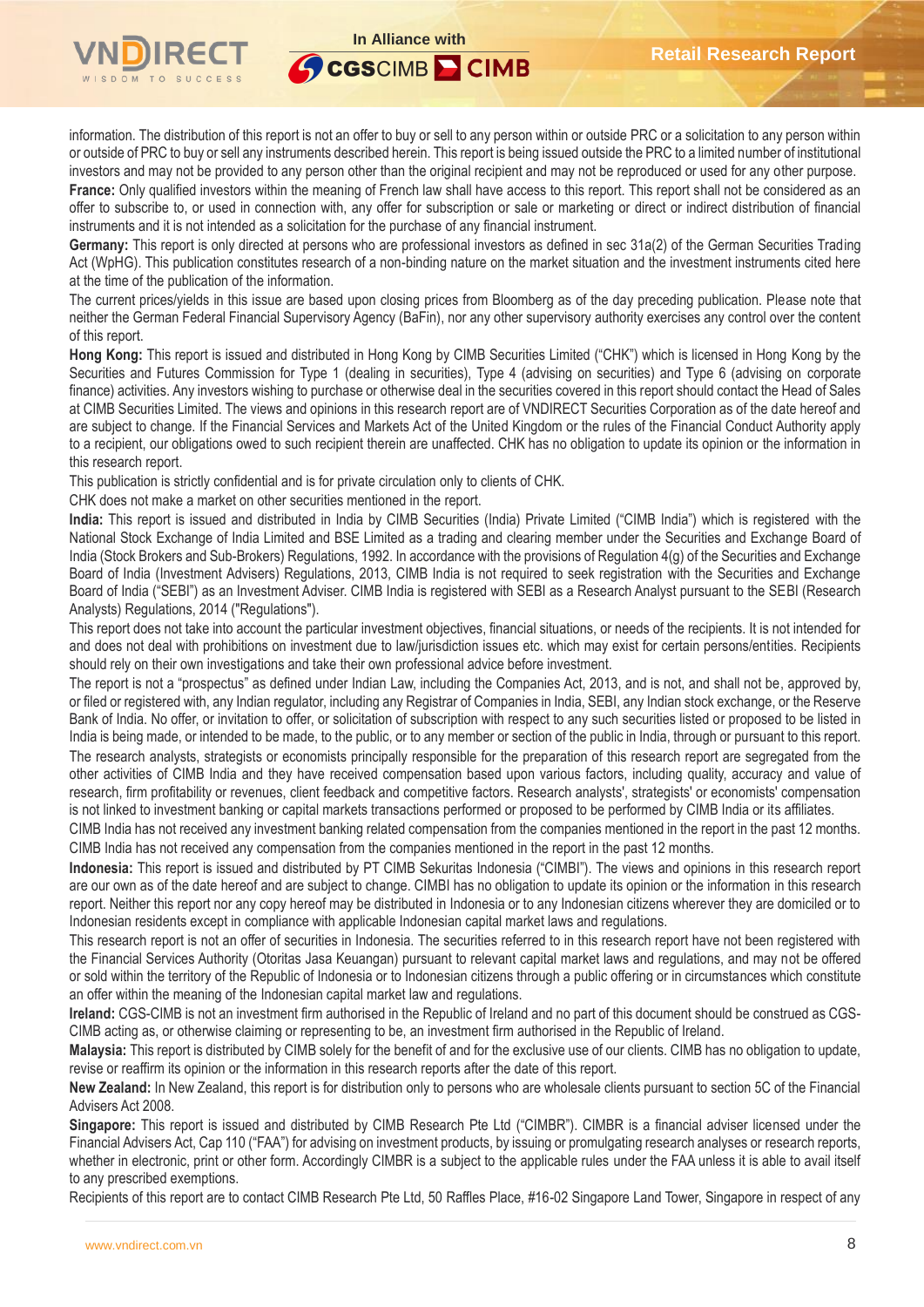

matters arising from, or in connection with this report. CIMBR has no obligation to update its opinion or the information in this research report. This publication is strictly confidential and is for private circulation only. If you have not been sent this report by CIMBR directly, you may not rely, use or disclose to anyone else this report or its contents.

If the recipient of this research report is not an accredited investor, expert investor or institutional investor, CIMBR accepts legal responsibility for the contents of the report without any disclaimer limiting or otherwise curtailing such legal responsibility. If the recipient is an accredited investor, expert investor or institutional investor, the recipient is deemed to acknowledge that CIMBR is exempt from certain requirements under the FAA and its attendant regulations, and as such, is exempt from complying with the following :

(a) Section 25 of the FAA (obligation to disclose product information);

(b) Section 27 (duty not to make recommendation with respect to any investment product without having a reasonable basis where you may be reasonably expected to rely on the recommendation) of the FAA;

(c) MAS Notice on Information to Clients and Product Information Disclosure [Notice No. FAA-N03];

(d) MAS Notice on Recommendation on Investment Products [Notice No. FAA-N16];

(e) Section 36 (obligation on disclosure of interest in securities), and

(f) any other laws, regulations, notices, directive, guidelines, circulars and practice notes which are relates to the above, to the extent permitted by applicable laws, as may be amended from time to time, and any other laws, regulations, notices, directive, guidelines, circulars, and practice notes as we may notify you from time to time. In addition, the recipient who is an accredited investor, expert investor or institutional investor acknowledges that a CIMBR is exempt from Section 27 of the FAA, the recipient will also not be able to file a civil claim against CIMBR for any loss or damage arising from the recipient's reliance on any recommendation made by CIMBR which would otherwise be a right that is available to the recipient under Section 27 of the FAA, the recipient will also not be able to file a civil claim against CIMBR for any loss or damage arising from the recipient's reliance on any recommendation made by CIMBR which would otherwise be a right that is available to the recipient under Section 27 of the FAA.

CIMBR, its affiliates and related corporations, their directors, associates, connected parties and/or employees may own or have positions in securities of the company(ies) covered in this research report or any securities related thereto and may from time to time add to or dispose of, or may be materially interested in, any such securities. Further, CIMBR, its affiliates and its related corporations do and seek to do business with the company(ies) covered in this research report and may from time to time act as market maker or have assumed an underwriting commitment in securities of such company(ies), may sell them to or buy them from customers on a principal basis and may also perform or seek to perform significant investment banking, advisory, underwriting or placement services for or relating to such company(ies) as well as solicit such investment, advisory or other services from any entity mentioned in this report.

As of 27 February 2018,, CIMBR does not have a proprietary position in the recommended securities in this report.

CIMBR does not make a market on the securities mentioned in the report.

**South Korea:** This report is issued and distributed in South Korea by CIMB Securities Limited, Korea Branch ("CIMB Korea") which is licensed as a cash equity broker, and regulated by the Financial Services Commission and Financial Supervisory Service of Korea. In South Korea, this report is for distribution only to professional investors under Article 9(5) of the Financial Investment Services and Capital Market Act of Korea ("FSCMA").

**Spain:** This document is a research report and it is addressed to institutional investors only. The research report is of a general nature and not personalised and does not constitute investment advice so, as the case may be, the recipient must seek proper advice before adopting any investment decision. This document does not constitute a public offering of securities.

CGS-CIMB is not registered with the Spanish Comision Nacional del Mercado de Valores to provide investment services.

**Sweden:** This report contains only marketing information and has not been approved by the Swedish Financial Supervisory Authority. The distribution of this report is not an offer to sell to any person in Sweden or a solicitation to any person in Sweden to buy any instruments described herein and may not be forwarded to the public in Sweden.

**Switzerland:** This report has not been prepared in accordance with the recognized self-regulatory minimal standards for research reports of banks issued by the Swiss Bankers' Association (Directives on the Independence of Financial Research).

Thailand: This report is issued and distributed by CIMB Securities (Thailand) Co. Ltd. ("CIMBT") based upon sources believed to be reliable (but their accuracy, completeness or correctness is not guaranteed). The statements or expressions of opinion herein were arrived at after due and careful consideration for use as information for investment. Such opinions are subject to change without notice and CIMBT has no obligation to update its opinion or the information in this research report.

CIMBT may act or acts as Market Maker, and issuer and offerer of Derivative Warrants and Structured Note which may have the following securities as its underlying securities. Investors should carefully read and study the details of the derivative warrants in the prospectus before making investment decisions.

AAV, ADVANC, AMATA, ANAN, AOT, AP, BA, BANPU, BBL, BCH, BCP, BCPG, BDMS, BEAUTY, BEC, BEM, BJC, BH, BIG, BLA, BLAND, BPP, BTS, CBG, CENTEL, CHG, CK, CKP, COM7, CPALL, CPF, CPN, DELTA, DTAC, EA, EGCO, EPG, GFPT, GLOBAL, GLOW, GPSC, GUNKUL, HMPRO, INTUCH, IRPC, ITD, IVL, KBANK, KCE, KKP, KTB, KTC, LH, LHBANK, LPN, MAJOR, MALEE, MEGA, MINT, MONO, MTLS, PLANB, PSH, PTL, PTG, PTT, PTTEP, PTTGC, QH, RATCH, ROBINS, S, SAWAD, SCB, SCC, SCCC, SIRI, SPALI, SPRC, STEC, STPI, SUPER, TASCO, TCAP, THAI, THANI, THCOM, TISCO, TKN, TMB, TOP, TPIPL, TRUE, TTA, TU, TVO, UNIQ, VGI, WHA, WORK.

## **Corporate Governance Report:**

The disclosure of the survey result of the Thai Institute of Directors Association ("IOD") regarding corporate governance is made pursuant to the policy of the Office of the Securities and Exchange Commission. The survey of the IOD is based on the information of a company listed on the Stock Exchange of Thailand and the Market for Alternative Investment disclosed to the public and able to be accessed by a general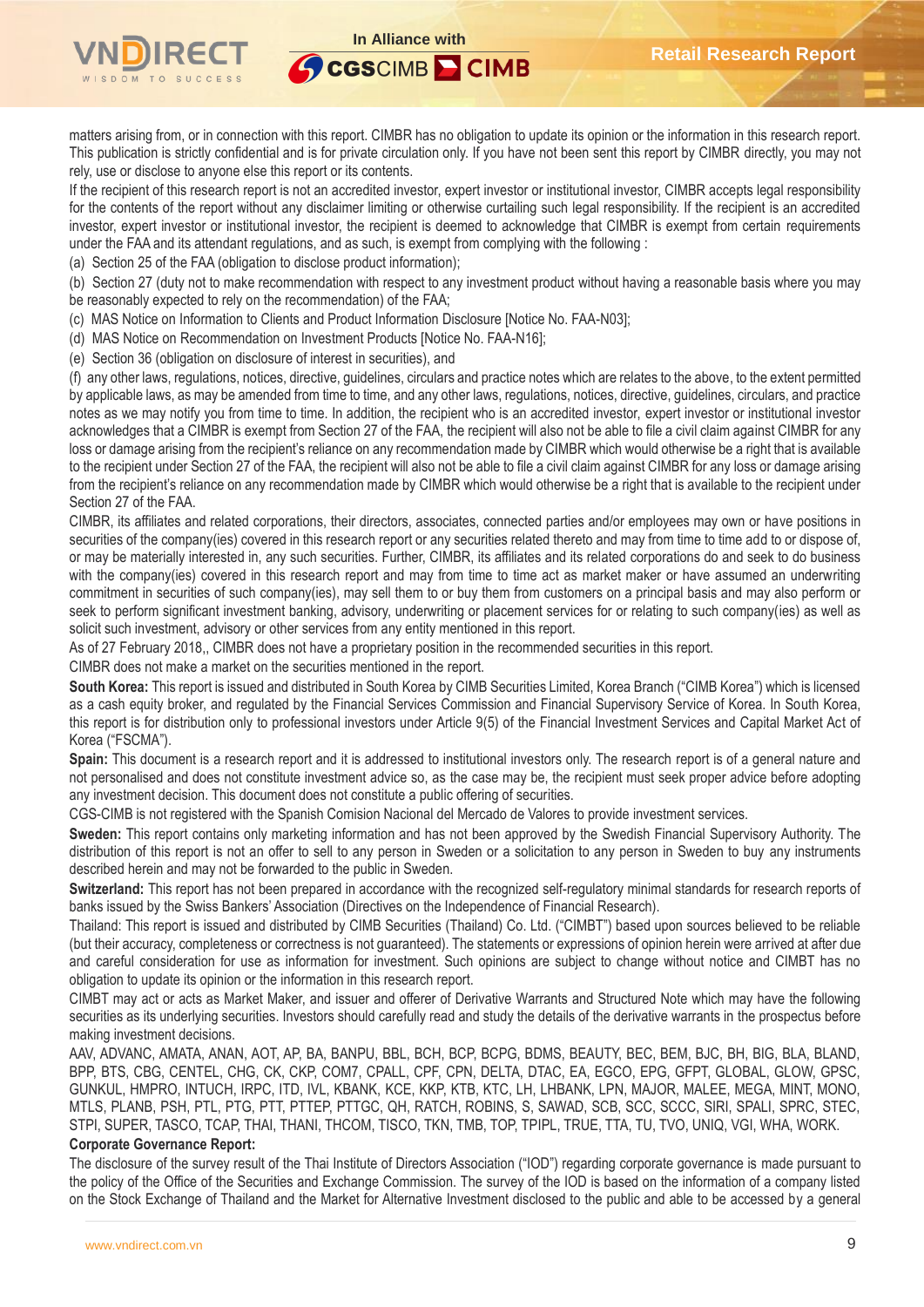public investor. The result, therefore, is from the perspective of a third party. It is not an evaluation of operation and is not based on inside information.

The survey result is as of the date appearing in the Corporate Governance Report of Thai Listed Companies. As a result, the survey result may be changed after that date. CIMBT does not confirm nor certify the accuracy of such survey result.

| Score Rai<br>Range: | 100<br>90 | 0C<br>$\circ$<br>ou<br>೦೮ | $70 -$<br>7 <sup>c</sup><br>л. | $\sim$ $\sim$<br>. U or<br>Relow | Survey Result<br>N0 |
|---------------------|-----------|---------------------------|--------------------------------|----------------------------------|---------------------|
| Description:        | Excellent | Good<br>Verv              | Good                           | N/A                              |                     |

**United Arab Emirates:** The distributor of this report has not been approved or licensed by the UAE Central Bank or any other relevant licensing authorities or governmental agencies in the United Arab Emirates. This report is strictly private and confidential and has not been reviewed by, deposited or registered with UAE Central Bank or any other licensing authority or governmental agencies in the United Arab Emirates. This report is being issued outside the United Arab Emirates to a limited number of institutional investors and must not be provided to any person other than the original recipient and may not be reproduced or used for any other purpose. Further, the information contained in this report is not intended to lead to the sale of investments under any subscription agreement or the conclusion of any other contract of whatsoever nature within the territory of the United Arab Emirates.

**United Kingdom and European Economic Area (EEA):** In the United Kingdom and European Economic Area, this material is also being distributed by CIMB Securities (UK) Limited ("CIMB UK"). CIMB UK is authorized and regulated by the Financial Conduct Authority and its registered office is at 27 Knightsbridge, London, SW1X7YB. The material distributed by CIMB UK has been prepared in accordance with CGS-CIMB's policies for managing conflicts of interest arising as a result of publication and distribution of this material. This material is for distribution only to, and is solely directed at, selected persons on the basis that those persons: (a) are eligible counterparties and professional clients of CIMB UK; (b) have professional experience in matters relating to investments falling within Article 19(5) of the Financial Services and Markets Act 2000 (Financial Promotion) Order 2005 (as amended, the "Order"), (c) fall within Article 49(2)(a) to (d) ("high net worth companies, unincorporated associations etc") of the Order; (d) are outside the United Kingdom subject to relevant regulation in each jurisdiction, material(all such persons together being referred to as "relevant persons"). This material is directed only at relevant persons and must not be acted on or relied on by persons who are not relevant persons. Any investment or investment activity to which this material relates is available only to relevant persons and will be engaged in only with relevant persons.

Where this material is labelled as non-independent, it does not provide an impartial or objective assessment of the subject matter and does not constitute independent "research" (cannot remove research from here under the applicable rules of the Financial Conduct Authority in the UK. Consequently, any such non-independent material will not have been prepared in accordance with legal requirements designed to promote the independence of research (cannot remove research from here) and will not subject to any prohibition on dealing ahead of the dissemination of research. Any such non-independent material must be considered as a marketing communication.

**United States:** This research report is distributed in the United States of America by CIMB Securities (USA) Inc, a U.S. registered brokerdealer and a related company of CIMB Research Pte Ltd, PT CIMB Sekuritas Indonesia, CIMB Securities (Thailand) Co. Ltd, CIMB Securities Limited, CIMB Securities (India) Private Limited, and is distributed solely to persons who qualify as "U.S. Institutional Investors" as defined in Rule 15a-6 under the Securities and Exchange Act of 1934. This communication is only for Institutional Investors whose ordinary business activities involve investing in shares, bonds, and associated securities and/or derivative securities and who have professional experience in such investments. Any person who is not a U.S. Institutional Investor or Major Institutional Investor must not rely on this communication. The delivery of this research report to any person in the United States of America is not a recommendation to effect any transactions in the securities discussed herein, or an endorsement of any opinion expressed herein. CIMB Securities (USA) Inc, is a FINRA/SIPC member and takes responsibility for the content of this report. For further information or to place an order in any of the above-mentioned securities please contact a registered representative of CIMB Securities (USA) Inc.

CIMB Securities (USA) Inc. does not make a market on other securities mentioned in the report.

CIMB Securities (USA) Inc. has not managed or co-managed a public offering of any of the securities mentioned in the past 12 months.

CIMB Securities (USA) Inc. has not received compensation for investment banking services from any of the company mentioned in the past 12 months.

CIMB Securities (USA) Inc. neither expects to receive nor intends to seek compensation for investment banking services from any of the company mentioned within the next 3 months.

**Other jurisdictions:** In any other jurisdictions, except if otherwise restricted by laws or regulations, this report is only for distribution to professional, institutional or sophisticated investors as defined in the laws and regulations of such jurisdictions.